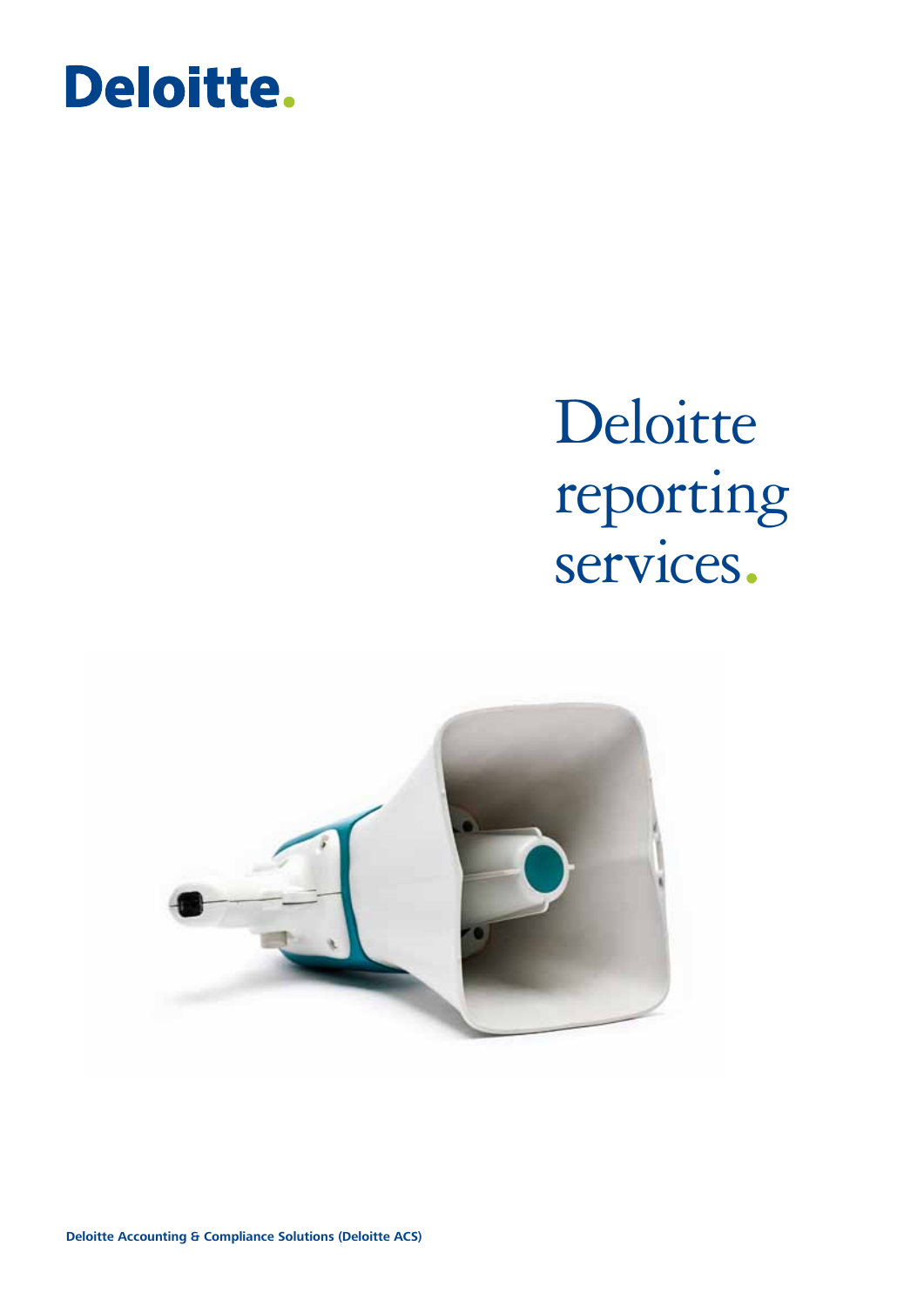## Deloitte reporting services

The well-being of your business depends on the quality of your everyday decision making. To stay ahof competitors and to address ongoing issues and opportunities, your responses need to be timely, smart and based on all relevant facts. Regular periodic management reporting, sead upplemented with more detailed financial analysis, lies at the heart of smart decision making.

#### **Monitoring the well-being of your business**

With Deloitte reporting services, Deloitte can help ensure your decision making is based on essential financial information that will help secure the well-being of your business whilst steering you confidently towards financial certainty and success.

If you are serious about optimising the financial performance of your business, then regular periodic management reporting (profit and loss, balance sheet, funds statement) is essential. Producing financial statements once a year to prepare your tax return is not enough.

With Deloitte reporting services, we will steer you towards your ultimate financial goals by supplementing your periodic management reports with more detailed and timely analysis and interpretation so that you can identify and understand your key performance drivers and how these impact your business and financial goals.

We can also provide you with vital ongoing information that addresses profitability, issues about performance & control, growth & development, banking & funding and wealth creation & management.

#### **Mentoring and pro-active business advice**

You deserve first rate information and advice that put your best interests first. Deloitte's long and proud reputation for quality, independence and personal service based on genuine care and commitment to clients distinguishes us amongst accountants, auditors and advisors. This is what enables us to provide you with succinct and proactive advice and recommendations and makes us the logical choice for your management reporting needs. It's also why we are market leaders in management accounting.

Focus on your core business Our technical expertise and experience will set your mind at ease about complex financial, taxation and business issues and will enable you to focus on your core business. We'll help you maximise your business opportunities by providing early warnings concerning problem areas and by identifying potential cost savings. Our commitment to serving your interests means that we will also roll-up our sleeves and become actively involved with you in your business affairs.

Comprehensive reference folder Deloitte reporting services are provided with a comprehensive reference folder that is easy to update and ensures that current financial information is readily accessible via the internet. The folder contains vital financial information about your business including:

- Management reports
- Budgets
- Business plans
- Statutory accounts
- Income tax returns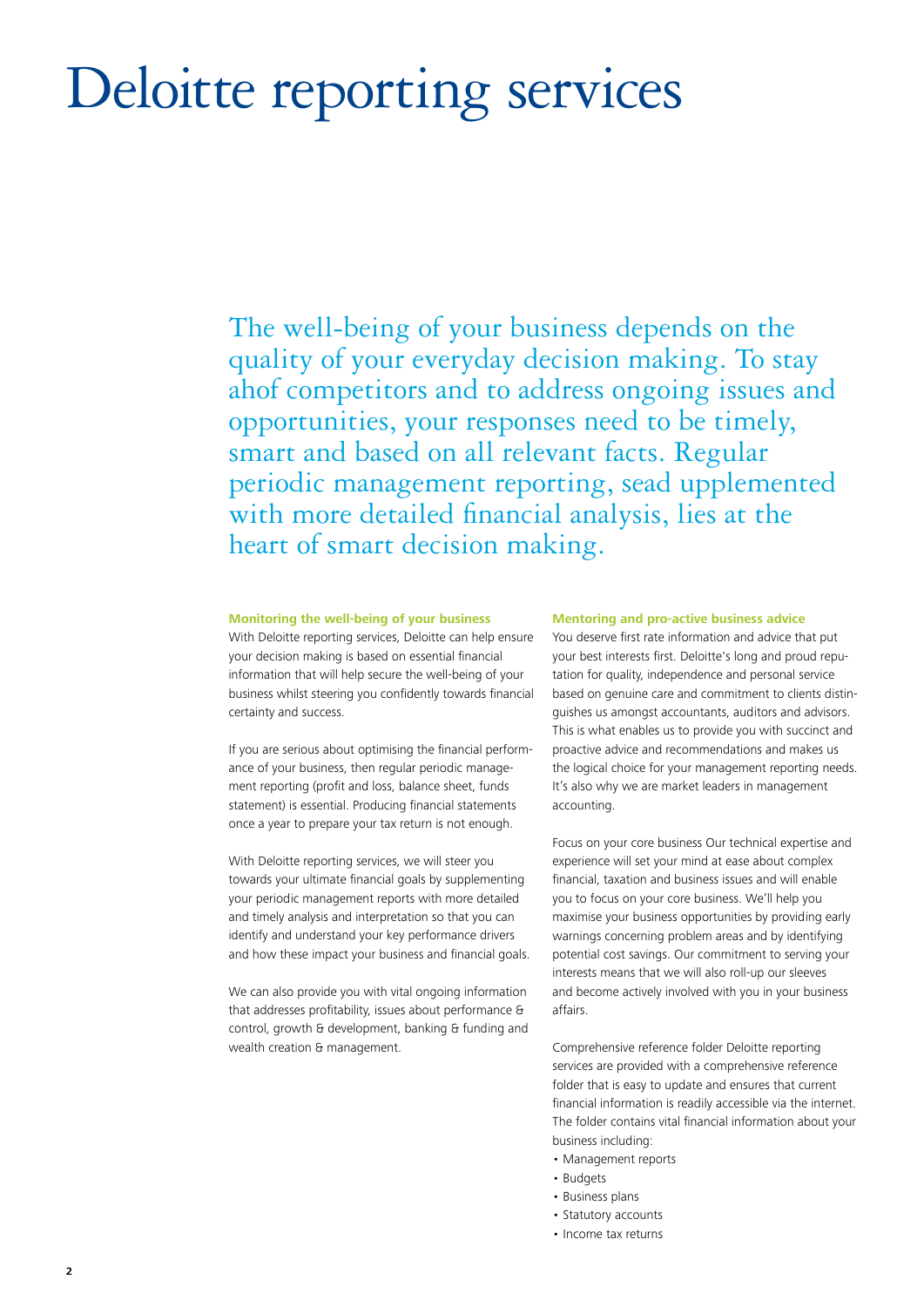#### **We can:**

- Develop reports on all the vital aspects of your business so that you know the state of affairs and can make decisions quickly.
- Build reports tailored to report against your organisation's Key Performance Indicators.
- Use specialist software to interrogate your systems and extract the information required.
- Assist you during the evaluation, selection, and implementation of both small accounting software packages and mid-range ERP solutions. After an in-depth analysis, the selection will be made based on your business requirements. This will enable you to get accurate information at just the right time.
- Help you establish effective budgetary and cash flow processes so that you know exactly how much money you have to run your business.
- Train your end-users on the day-to-day accounting aspects as well as on more complex subjects, such as 'how to organise the accounting to get maximum benefit from it'.



### **Deloitte** management reporting services for businesses without a local financial controller

#### Deloitte in Belgium

The leading audit and consulting practice in Belgium, Deloitte, offers value added financial, assurance, legal, tax, and consulting services.

In Belgium, Deloitte has more than 2,450 employees in 12 offices across the country, serving national and international companies, from small and middle sized enterprises to public sector and non-profit organisations. The turnover reached more than 317 million euro in the financial year 2008-2009.

The Belgian practice is part of the international firm Deloitte Touche Tohmatsu. For the fiscal year ended 31 May 2009, Deloitte Touche Tohmatsu realised a turnover of US\$26.1 billion worldwide, with approximately 169,000 members of staff in more than 140 countries.